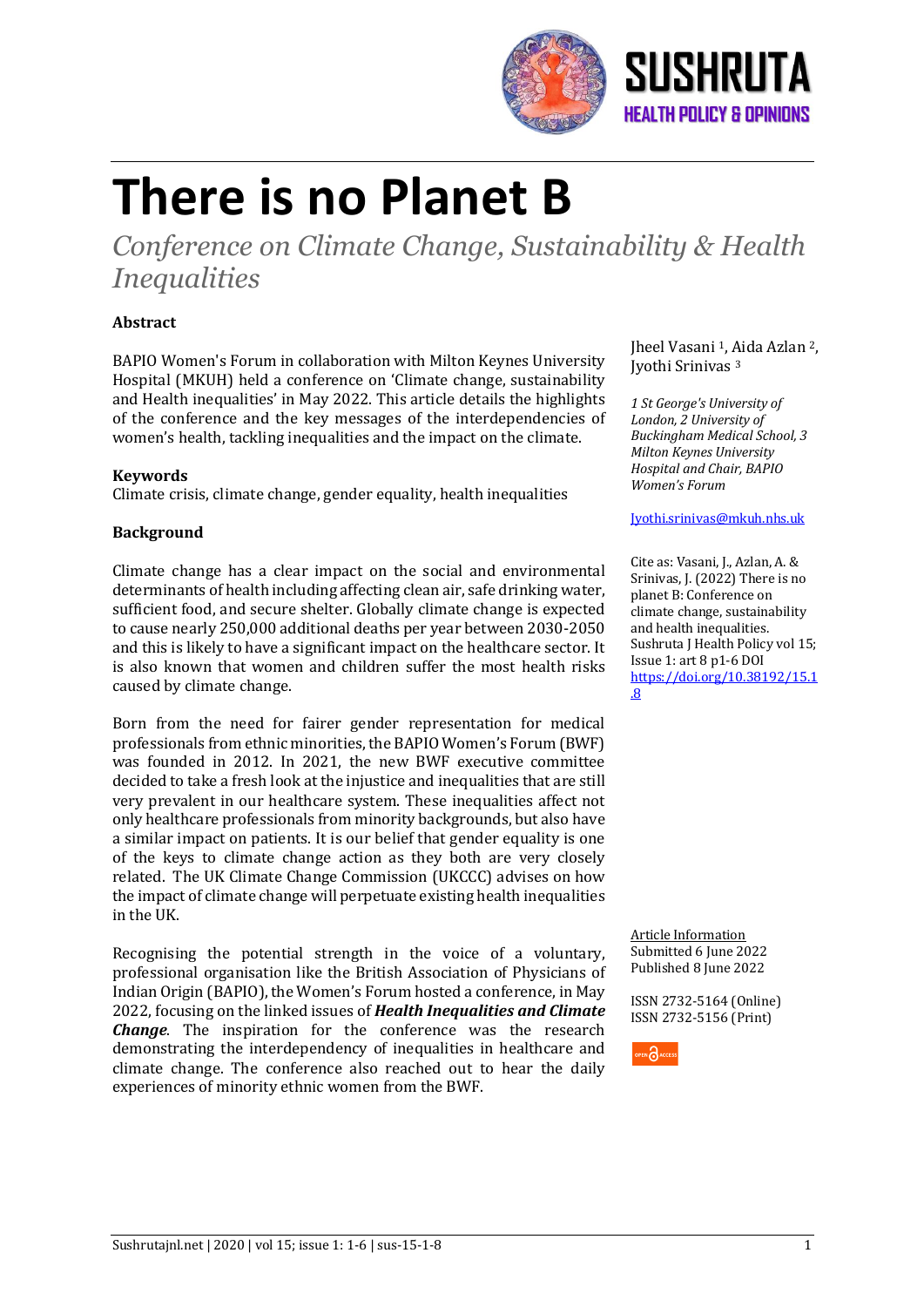### **A sustainable conference**

One of the attributes of a professional is their commitment to lifelong learning. It is as important to keep up to date with the emerging evidence in their chosen specialities, as it is to maintain clinical skills and competencies. With rising awareness of health inequalities and climate change, it is important that healthcare professionals (HCPs) learn to adapt their practice to tackle the challenges faced by disadvantaged groups and adopt sustainable healthcare practices, considering the impact on the climate. Unfortunately, equality, diversity and inclusivity (EDI) training and the resources needed for climate impact and sustainability in healthcare are not easily accessible. Most HCPs do not have the access to practical solutions or the relevant educational resources. Very little is taught in the current undergraduate medical curriculum. Acknowledging this knowledge gap, the BAPIO Women's Forum hopes to increase awareness and work on developing accessible resources. The conference was supported by the communications team at Milton Keynes University Hospital (MKUH).

The BWF executive was keen that the conference should run sustainably:

- working with small 'green' businesses, promoting social responsibility and access to using recycled materials.
- Committing to the philosophy of '*lift as you climb'* in providing opportunities to female HCPs, the conference paired young female conference chairs with more experienced ones to provide mentoring and support.
- Hosted at the Hotel La Tour, Milton Keynes which prides itself in being 'green' and helped to make the conference zero-waste and zero-plastic.
- Delegates wore their own work lanyards rather than creating specific ones for the conference.
- OR codes were displayed for the program to reduce paper and feedback was collected electronically.
- Delegate bags were made from jute and included carefully chosen items such as recycled wooden pens, plant pots with seeds, pencils that contained seeds, wooden pencil holder and a recycled notebook.

# **Social media**

Leading up to the conference, the main goal of social media posts was to promote the event whilst raising awareness on the relationship between climate change and healthcare. We felt this was relevant following the burden of COVID-19 on healthcare and our environment. We marketed the event across Twitter and Instagram using #BWFClimate22 and #MKUHClimate22 hashtags. The programme was divided into four sessions with a focus quote e.g. "There is no planet B". Different shades of the colour green were used across all posts to adhere with the themes of climate change, sustainability and health. 

@BAPIOWF Twitter and Instagram were frequently used as the day progressed. A tweet consisting of photos, a session quote, affiliated organisations and a key message was the format used for every speaker. This generated many retweets from their respective peers and organisations, and the conference gained traction. Fortunately, the traction spilled over to other platforms such as LinkedIn and Instagram where there was a greater following for some of our speakers.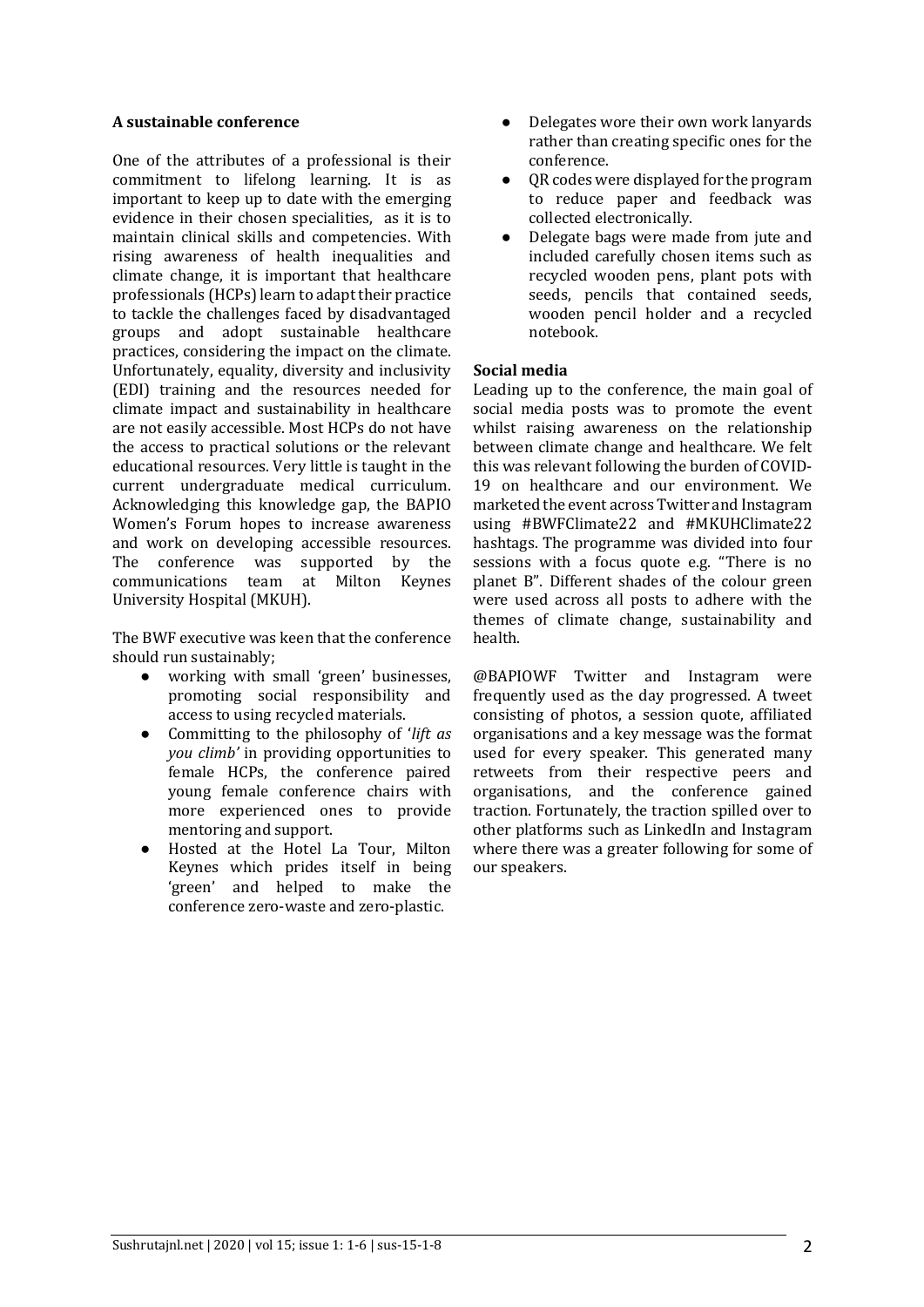# **Program**

Session I - We do not inherit the earth from our ancestors, we borrow it from our children *Chairs – Dr Jyothi Srinivas + Ms Jheel Vasani, medical student*

- Climate change and the NHS Our journey together' Ms Emma Moir, Deputy Director, Greener NHS
- RCPCH Action plan for tackling Climate change -Dr Camilla Kingdon, President RCPCH
- Achieving net carbon zero in MKUH- A moral imperative- Prof Joe Harrison, CEO, Milton Keynes University Hospital

Session II- Keynote - What you do makes a difference and you have to decide what kind of difference you want to make by Dr Jane Goodall

*Chairs – Prof Geeta Menon, PG Dean South London, HEE and Dr Benita Florence, MKUH*

- Planetary Health is Human Health- PHRC Ms Hannah Chase, University of Oxford Medical school + Mr Jim Lee, Brighton and Sussex Medical School
- My journey on Going Green, Dr Veena Aggarwal, GPST, Chief Sustainability Officer's Clinical Fellow, NHSI/Greener Care
- The rise of eco-anxiety -Dr Catriona Mellor, Child and Adolescent Psychiatrist, Bristol
- Role of procurement for a Greener NHS -Mr Tim Simmance, Regional Net Zero Lead, NHS
- Doctors for Extinction Rebellion -Dr Mangala Patil-Mead, Consultant Occupational Medicine, **IIK**

# Session III - The future will be green or not at all- Jonathon Porritt'

*Chairs- Ms Mary Idowu, Assistant Director, Sustainability and Growth, BLMK ICS and Dr Sureena Goutam, Lead for Environmental Sustainability, BLMK*

- I know where you bin! Dr Zoe Rooke and Dr Christina Baithun
- For the sake of our children, The WASUP project Prof Abdul Gatrad
- Sustainability and OIPs- Dr Rosie Spooner
- MKUH staff survey Ms Victoria Khakua, Medical student, UBMS
- Upcycled medical PPE Ms Linda Ball

# Session IV - 'There is no Planet  $B'$

*Chair: Dr Jyothi Srinivas, Consultant Paediatrician, MKUH* 

- Leadership and Health Inequalities- Core20PLUSS -Dr Bola Oluwabi, GP, Director, Health Inequalities, NHSE/I
- Addressing unmet needs in Women's Health Emeritus Prof Dame Parveen Kumar, Barts and The London School of Medicine and Dentistry.
- CHILL Air pollution and Health study' -Prof Gurch Randhawa, Professor of Diversity in Public Health Director, Institute for Health Research, University of Bedfordshire

# Session  $V - W$ e are all in this together

*Chairs - Dr Ananta Dave, Medical Director, Lincolnshire NHS Trust and Dr Malvika Subramaniyam, FY doctor*

- Impact of poverty on children's' health in UK- Prof Ian Sinha, Consultant Respiratory Paediatrician, Alder Hey Children's Hospital
- The road ahead -Inequalities in care of diabetes Dr Shivani Misra, Consultant Physician in Diabetes and Metabolic Medicine, Imperial College Healthcare NHS Trust
- Making a difference How to be an ally -Prof Partha Kar, OBE, Consultant in Diabetes and Endocrinology, Portsmouth Hospitals NHS Trust. Director of Equality, Medical Workforce, NHSE.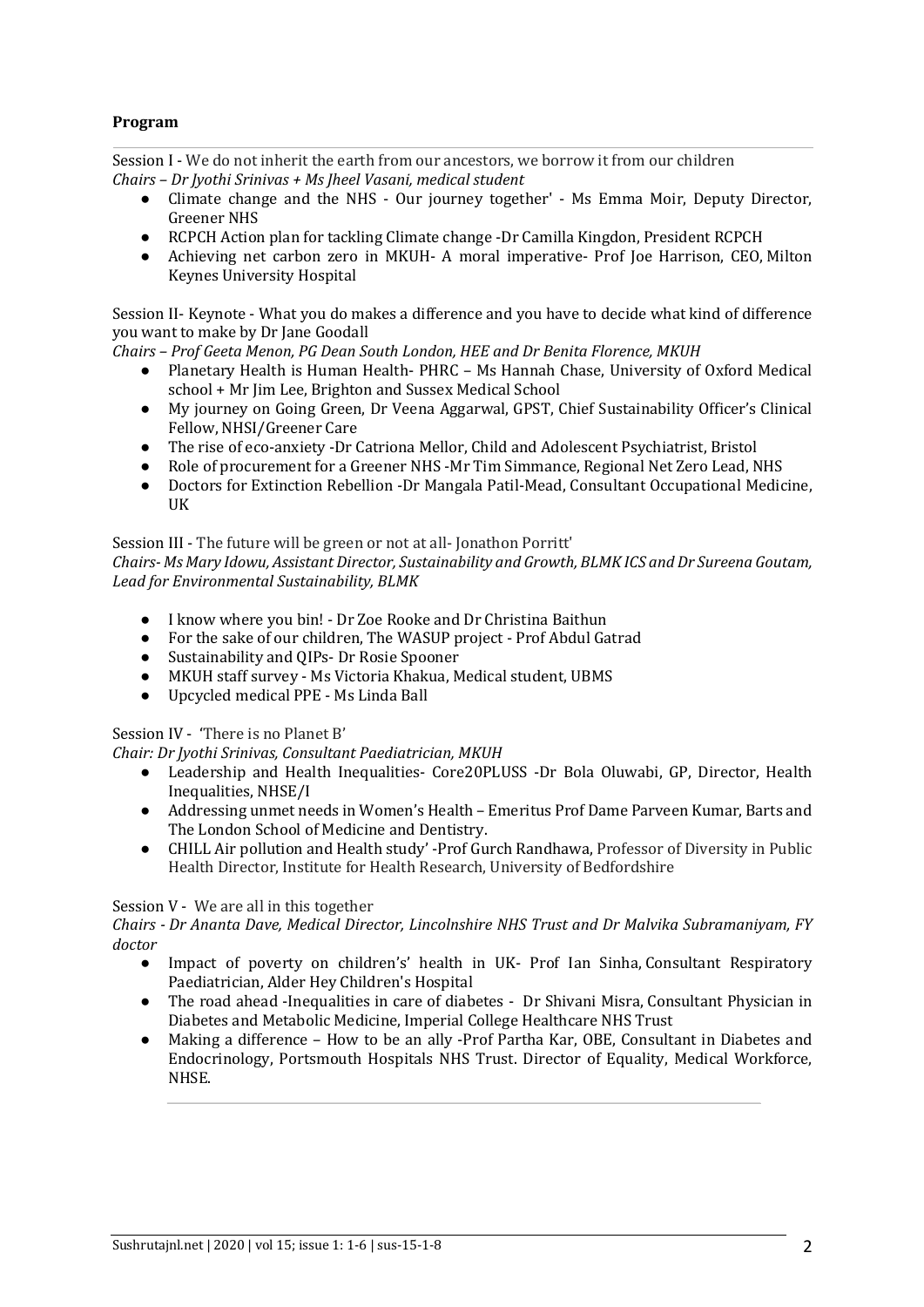### **Key Messages**

#### *Vasudhaiva Kutumbakam*

The meaning of the phrase is '*the world is one family*'. Considered to be the most important moral value in Indian society, this phrase was originally found in Maha Upanishad (500-1000 CE) and can be found engraved in the entrance hall of the Parliament of India. We all need to work together to address climate change as this affects all parts of the globe. While individual actions are commendable, we can truly make positive changes towards climate change when we acknowledge that collective efforts are key to success. In keeping with the Indian and BAPIO tradition, earthen lamps were lit by Dr Jyothi Srinivas and Dr JS Bamrah with the chants.

> *asato mā sadgamaya*, *tamaso mā jyotirgamaya*, *mṛtyormā'mṛtaṃ gamaya*.

From evil lead me to good, From darkness lead me to light, From death lead me to immortality.

#### We do not inherit the earth from our **ancestors. We borrow it from our children**

Emma Moir set the scene with the goals of a greener NHS, highlighting that climate change is a major threat to our health as well as our planet. The environment is changing, that change is accelerating, and this has direct and immediate consequences for our patients, the public and the NHS. The Greener NHS program works with NHS staff and Trusts across the country sharing ideas on how to reduce the impact on public health and the environment, save money and reach net carbon zero. In October 2020, the NHS became the world's first health service to commit to reaching carbon net zero.

Camilla Kingdon, reminded the delegates that the United Nations (November 2021) lists the 'Right of children to breathe clean air'. Nearly 90% of the global burden of disease associated with climate change is borne by children under 5 years of age. The RCPCH declared a climate emergency in 2020 and has published a strategy for tackling this issue as a priority.

Joe Harrison, a passionate advocate for addressing climate change has led his organisation in adopting policies on energy efficiency (solar panels on roofs), reducing food waste and supporting staff in using electric vehicles. 

## **What you do makes a difference, and you have** to decide what kind of difference you want to **make**

Medical students Hannah and Jim presented their data on the importance of education on sustainable healthcare within the medical curriculum. Almost all medical schools in the UK have signed up to the Planetary Health Report Card (PHRC) and are committed to the goals of enabling future doctors to address climate change in healthcare.

Greener NHS have introduced Clinical Fellows scheme in sustainability. Veena Aggarwal, a Sustainability fellow shared her personal contribution in this role.

Children across the world are concerned about the huge amount of waste generated every day and the effect of climate change on our world. Catriona Mellor explained her worldwide study on eco-anxiety that confirmed the stress on children and the need for us to demonstrate our commitment to addressing this issue. Inhalers in paediatrics make up a large proportion of waste with most NHS staff and parents unaware of how to dispose of it in an environment friendly manner. 

Trainee doctor Zoe Rooke presented their survey findings and their collaboration with pharmacy to set up a disposal scheme in their department.

The NHS is one of the largest employers in the world with 1.4 million staff. Data from prepandemic 2019 states that 1.4 billion gloves were used in the NHS. This has likely more than doubled during the COVID-19 pandemic. Tim Simmance, Regional Net Zero lead, encouraged<br>clinicians to work with procurement clinicians to work with procurement departments to reduce waste generated, while considering new environment friendly materials of use in the NHS.

Doctors for Extinction Rebellion include thousands of NHS staff who highlight the climate crisis with many campaigns and action plans.

#### The future will be green or not at all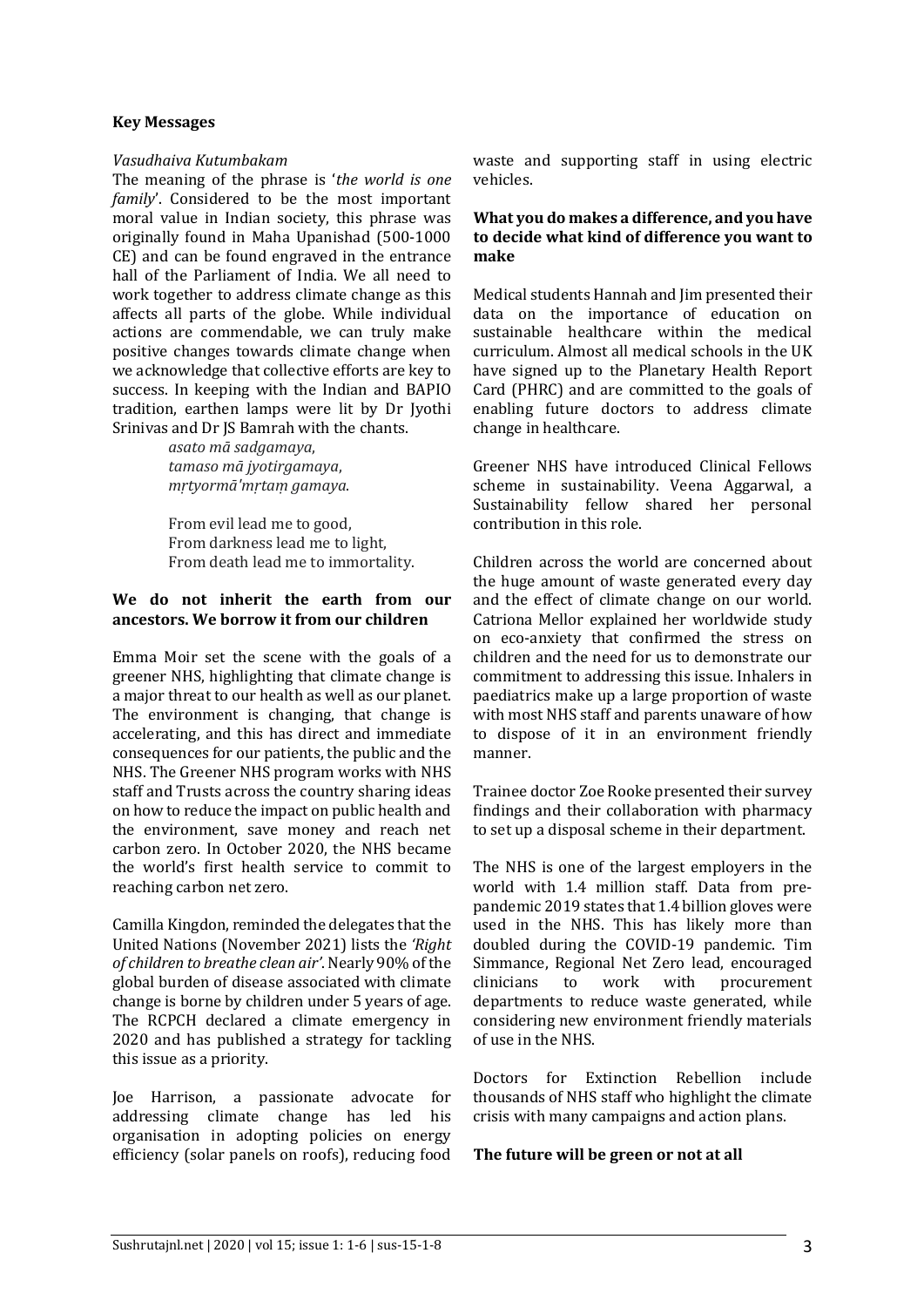Medical students and Junior doctors presented on a recent MKUH staff survey that highlighted 90% of staff are concerned about the climate crisis and waste in the NHS. There was a clear need for Trusts to communicate with their staff on new developments (e.g. charging for electric cars). Staff requested easy access to information on understanding how to calculate their own carbon footprint and other relevant resources. In view of this, an electronic resource of the 6 main topics is being developed that will be shared with MKUH staff and University of Buckingham Medical School (UBMS).

Rosie Spooner, a trainee in paediatrics has completed a year as Fellow in Sustainability and gave several examples of Quality Improvement Projects (QIPs) that can be undertaken by different HCPs in the NHS.

A private entrepreneur using ocean waste to develop Personal Protective Equipment (PPE) including scrubs for NHS staff explained the process and brought samples to showcase their work on developing a circular economy that reduces PPE waste. This generated quite a bit of interest and many delegates are planning to consider introducing these PPE in their Trusts including MKUH.

Professor Gatrad, founder of WASSUP (World Against Single Use Plastic), has worked for the last two decades on reducing single use plastic. He developed a program to teach school children on plastic waste.

# **There is no Planet B**

Bola Owolabi, inspired the delegates about the *Core20PLUS5* approach, which was developed to focus on 20% most deprived population by the Index of Multiple Deprivation - the 'Core 20' of the national population, 'PLUS' stood for Integrated Care System (ICS) determined groups experiencing poorer than average access, experience or outcomes from healthcare and the '5' represented the clinical focus areas with the greatest opportunities to narrow the health inequity gap. These 5 areas were maternity, severe mental illness, chronic respiratory disease, early cancer diagnosis and hypertension.

Dame Parveen Kumar emphasised the need to focus on the unmet needs in women's health and encouraged the delegates to persist towards our goal of gender equality.

Gurch Randhawa gave an overview of children's health in London and Luton (CHILL) study focusing on air pollution affecting children. The study organisers used a video message designed by children to recruit >3000 children for their project. 

## We are all in this together

Ian Sinha presented the evidence exploring the effect of air pollution in children leading to respiratory conditions such as asthma in the UK.

*Ella Adoo-Kissi-Debrah, who lived near the South Circular Road in Lewisham, south-east London,*  died in 2013. Ella was the first person in the UK to have air pollution listed as the cause of death on their death certificate. The air pollution is worse in *poorer areas in developed countries adversely affecting people in low socio-economic areas.* 

Shivani Misra talked on the major issue of diabetes affecting certain demographics and the role of HCPs in identifying and treating these groups sooner, especially among south Asian populations in the UK (Indian, Pakistani and Bangladeshi nationals).

Partha Kar showcased the issue of racism, colourism, and gender bias within NHS staff and the importance of speaking up and actively challenging such behaviours or culture.

# **Conclusion**

Ramesh Mehta, President of BAPIO gave his commitment to showcase the climate crisis in all future conferences. He reiterated that the climate crisis was a health crisis and health care workers should be equipped with the knowledge of the problem and ways to reduce the impact for future generations. *While we can all help individually by reducing plastic waste, recycling and supporting local businesses it is really important that we* collaborate with others to work together.'

*'By polluting the oceans, not mitigating CO2 emissions and destroying our biodiversity, we are killing our planet. Let us face it, there is no planet B.'*

Emmanuel Macron, President of France